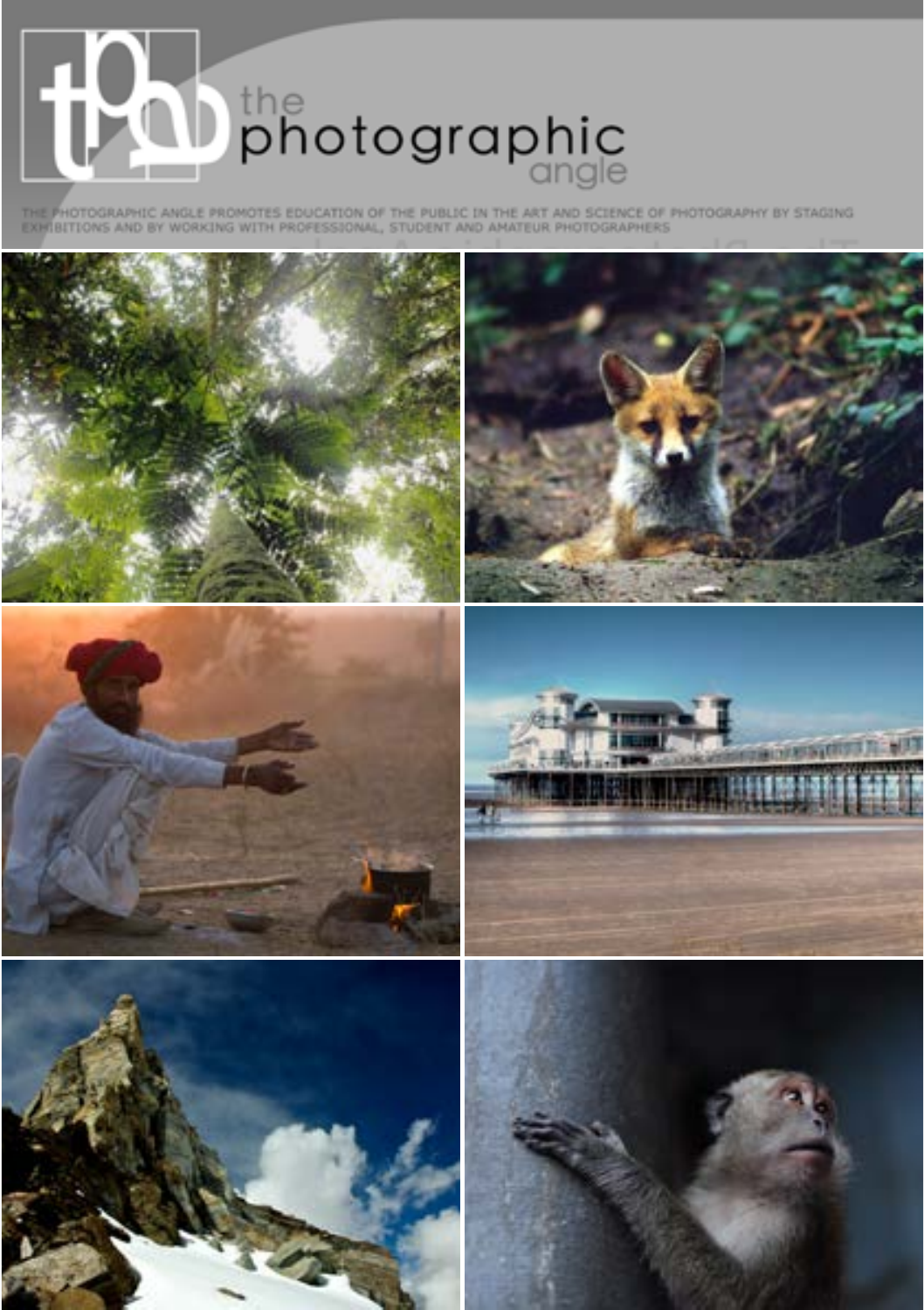# A BEAUTIFUL WORLD

"Those who find beauty in all of nature will find themselves at one with the secrets of life itself." L. Wolfe Gilbert.

Beauty can be found in all things, if we just take the time to look for it. Examining the wonders of the natural world has always been, and will continue to be, a great source of inspiration, excitement and intrigue. Capturing and documenting the remarkable, inimitable visual beauty of the world has been a preoccupation for artists, scientists, and photographers the world over as we seek to understand the marvel that is creation, both natural and man-made. The physical world that surrounds us presents us with an everchanging, awe-inspiring backdrop to life, from the magnificence of a morning sunrise, the heavenly hues of the changing seasons, the wonder of weather-beaten terrains to the careful construction of the built environment.

But the wonderment and admiration that we harbour for our beautiful world is far deeper than this material connection would suggest. There is also an immeasurable beauty within us which is portrayed in the human interactions that we engage in and the relationships that we form. Our journey through life, from the innocence of childhood right through to the wisdom that is bestowed upon us with age, is etched on our faces for all to see.

Beauty is also present in our close encounters with the creatures we share the planet with and can also be seen in their relationship with the natural world on which they depend.

This exhibition features the work of 19 photographers who have been moved by our beautiful world enough to document it in all its glory. Some have chosen to focus on the physical landscape, some on the animal world, others have taken nature as their inspiration, whilst some have chosen the beauty of people. What they all have in common is a unique and touching interpretation of the beauty they perceive in the world.

## **Participating Photographers:**

Sandra Angers-Blondin, Saransh Bansal, Dwaipayan Basu, Jagendra Bhardwaj, Robert Davies, Nicola Davison-Reed, Robert De Paulis, Aman Dhanani, Shamma Esoof, Dave Foker, Frank Foster, Michael Gay, Anikendra Ghosh, Grace Hui, Puneeta Sharma, Vishali Shyam, John Walker, Matt Walkley, Nicolas William Hughes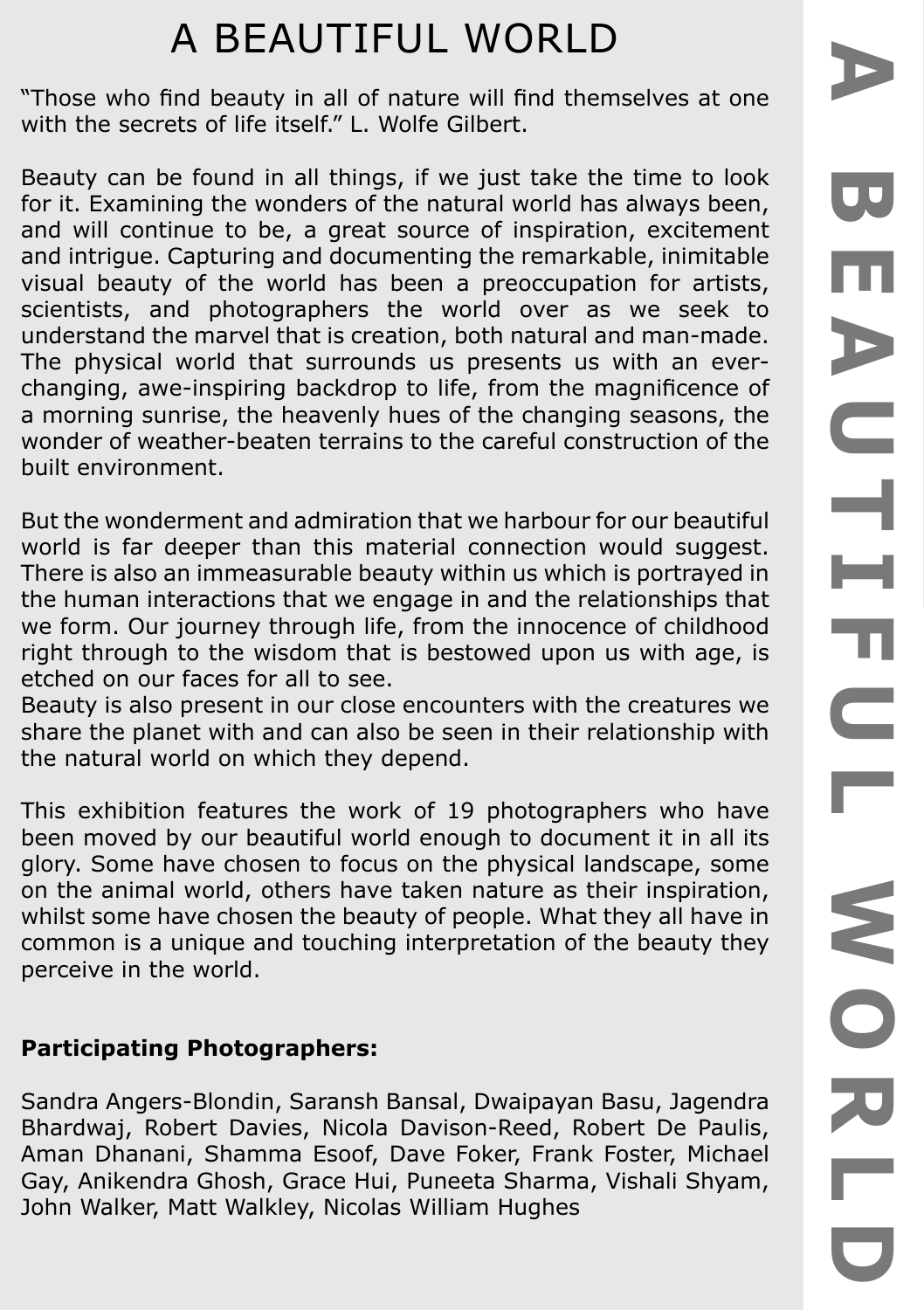### **Sandra Angers-Blondin**

Sandra is a graduate student in Biology and an amateur photographer based in Québec, Canada. The following photographs were taken during a field trip to Madagascar oriented towards biodiversity and conservation.

Isolated from the African mainland some 160 million years ago, the island of Madagascar (the world's fourth tallest) is home to a most extraordinary assemblage of living species, 80% of which are found nowhere else on Earth. Livelihoods and beliefs are also very diverse, there being some 18 ethnic groups native to Madagascar.

Unfortunately, the country is now facing critical poverty and unprecedented environmental threats. Making the young generation realize how extraordinary their homeland is should be the first step towards a brighter future. Sandra's approach is optimistic, and the aim of this work is to raise awareness about the country's social and environmental issues by showing the wonders that are at stake.

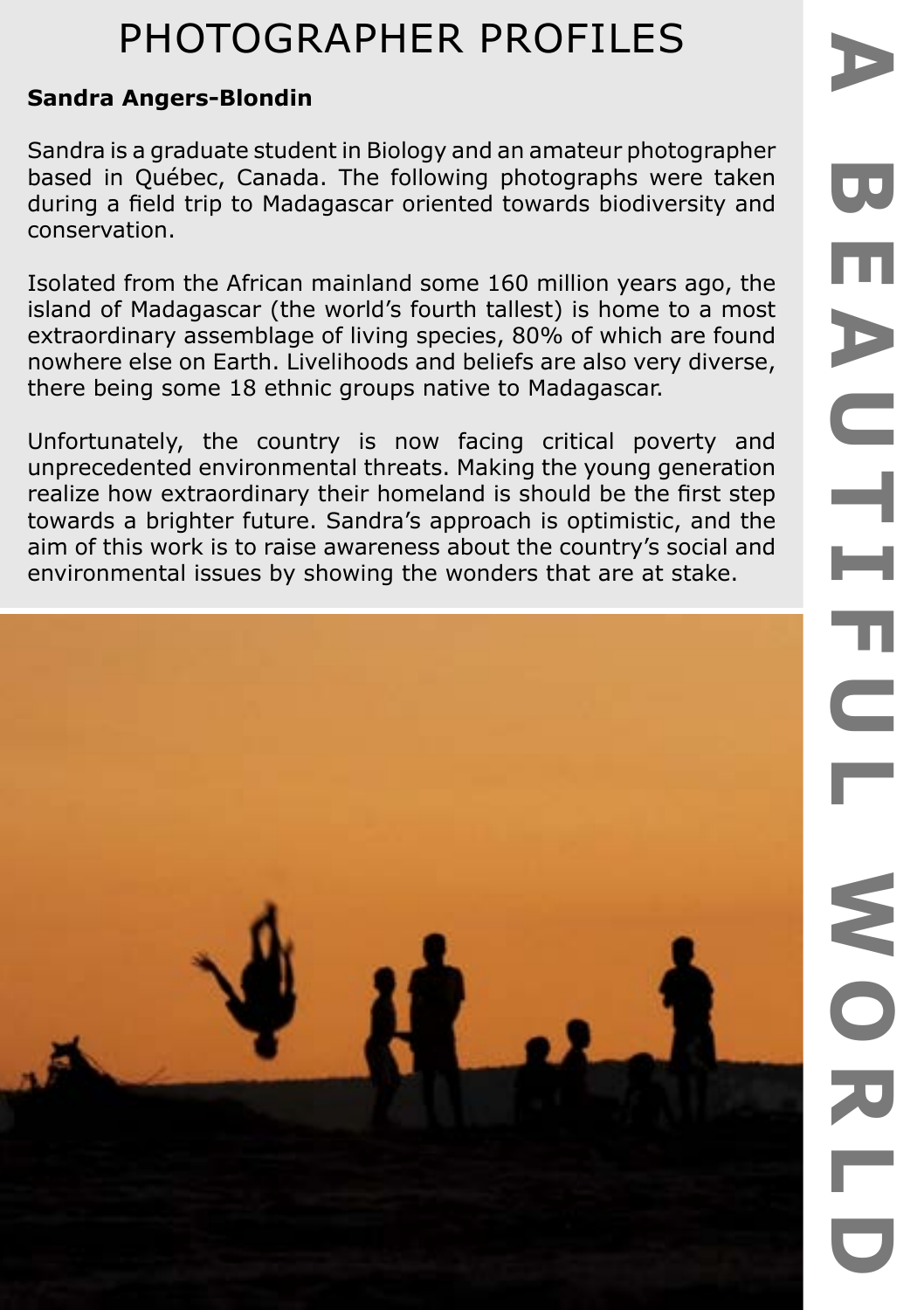### **Saransh Bansal**

Saransh is the kind of person who finds peace in chaos and beauty in strange places. Life is quite colourless since Saransh grew up, which has led him to enjoy black and white snaps of the colourful world.

Isolation is a mantra that is quite clearly reflected in the photographs taken by Saransh, who believes that a photograph is a universal language that has the power to express the inexpressible. His life inspires his photographs and the way he see things around him.

'The person who can catch a soul is a photographer in true sense'

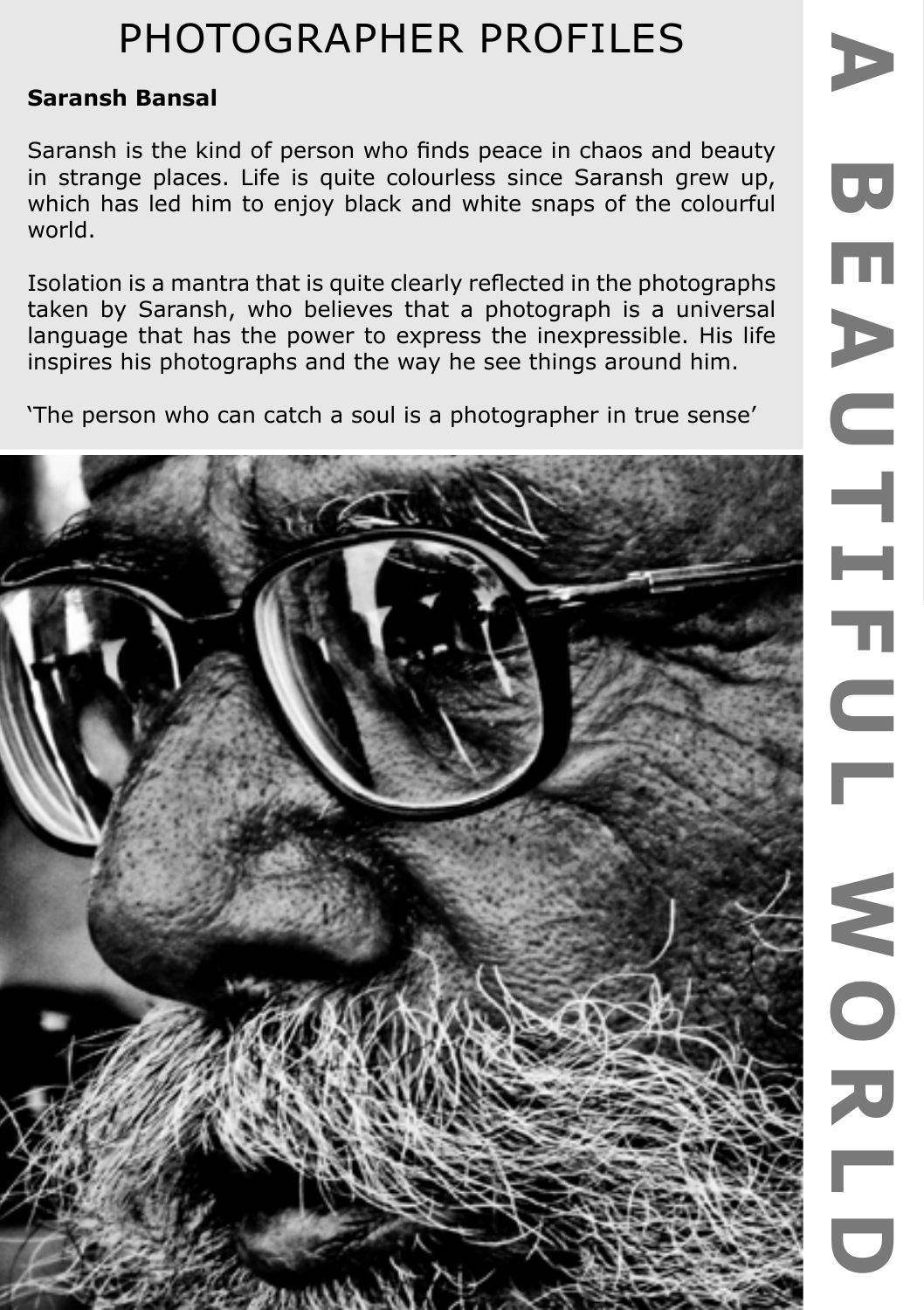#### **Dwaipayan Basu**

"O Himalaya…ancient eras a moment in your lifetime….you are a poem whose first verse is the sky"

This invocation to the Himalayas by the famous Urdu bard Iqbal aptly encapsulates Dwaipayan's feelings about the Himalayas. Being a wayfarer, it has always been a passion for him to set out for thrilling voyages and in this, he favours the sublime heights of the Himalayas. Every time we reach its summits, it's not only the peak we conquer but we conquer ourselves.

For Dwaipayan, the Himalayas are the epitome of indomitable human will and unfathomable human spirit. They are the manifestation of God's grandeur with variegated beauty and effulgence. From time immemorial, the Himalaya is the abode of peace in the serene corner of nature's solitude. In its long history, it has witnessed the vicissitudes of time, yet it remains unchanged and will forever be a sentinel of Man's history in time.

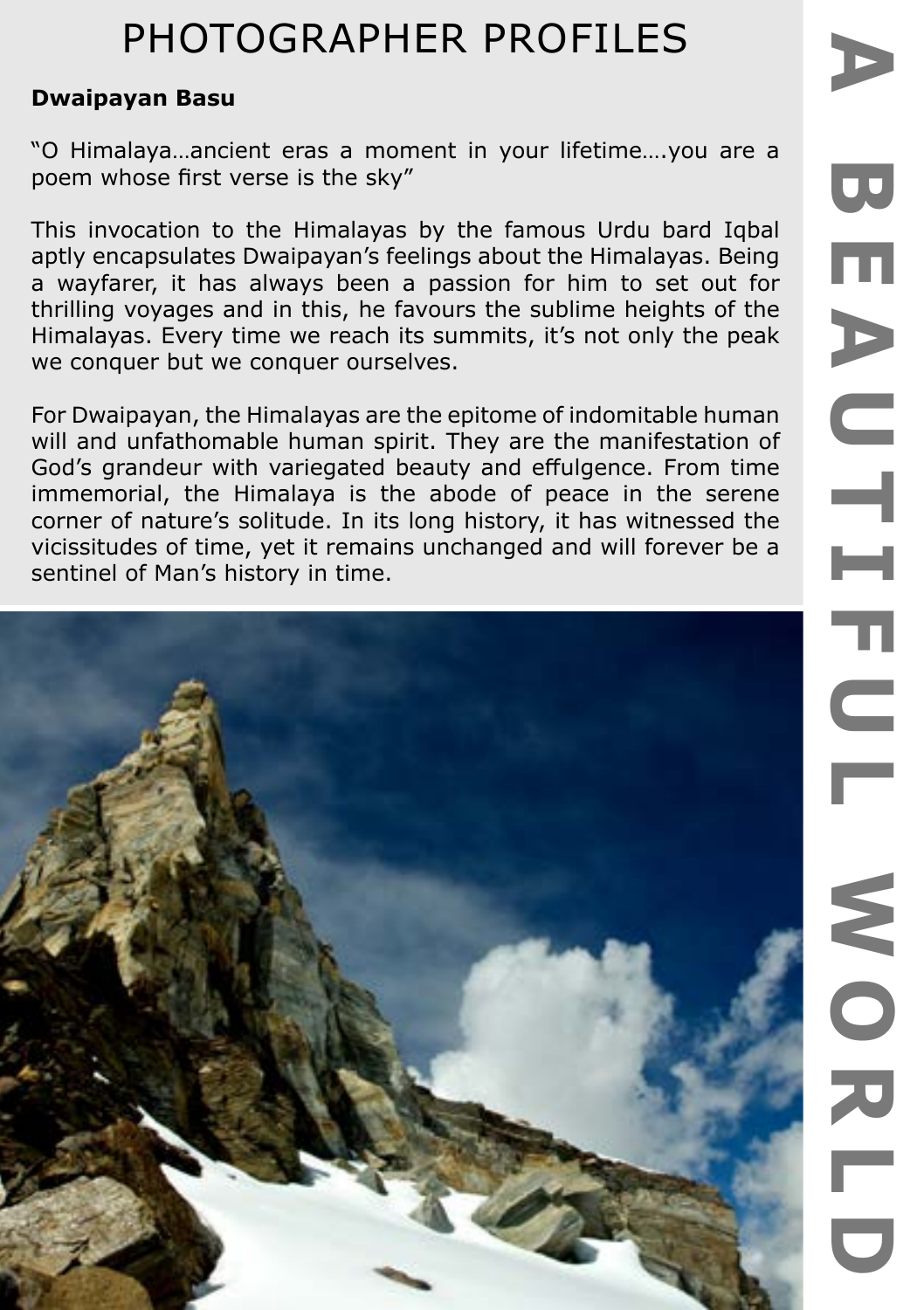E

## **Jagendra Bhardwaj**

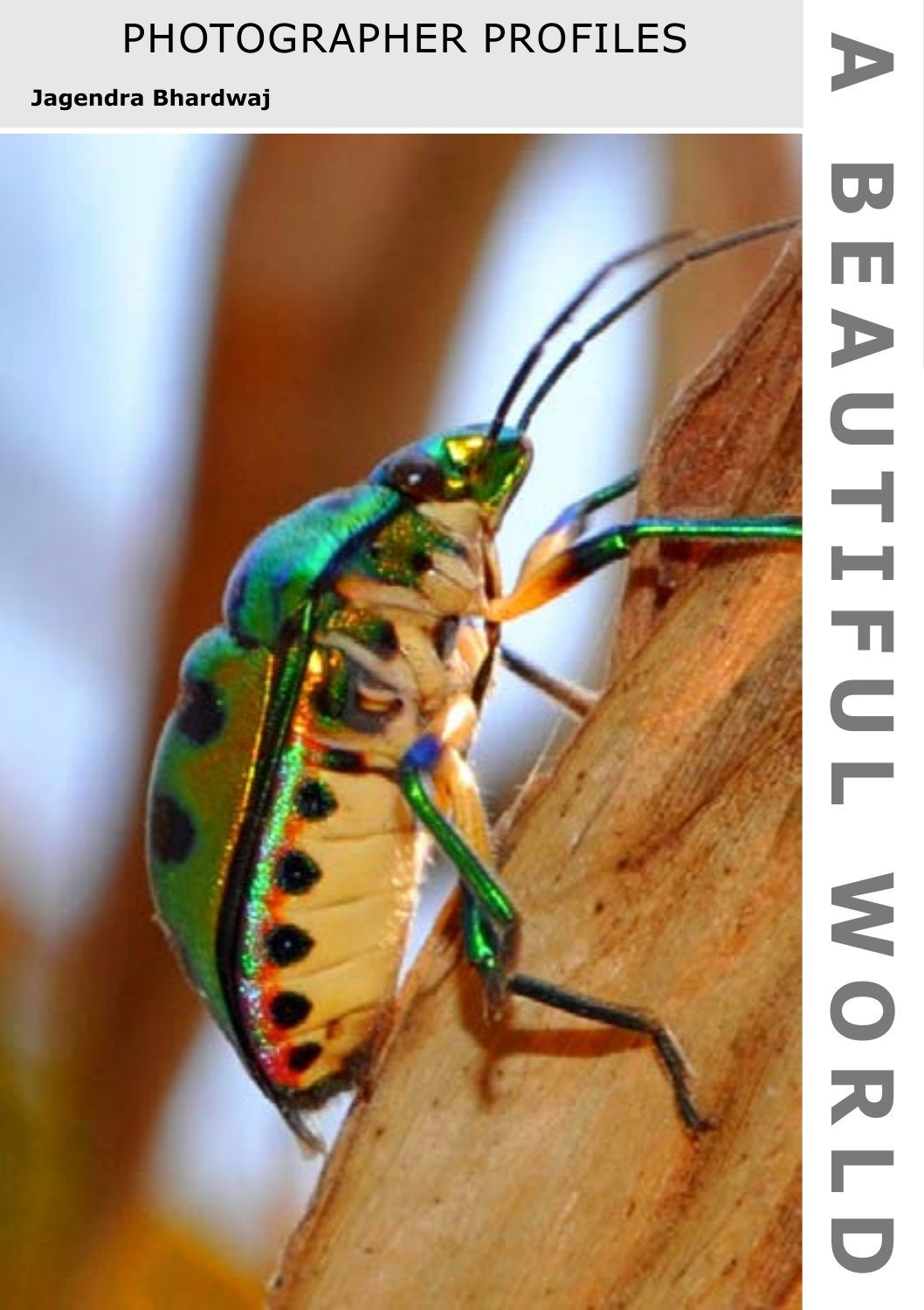## **Robert Davies**

The work of Robert Davies is focused on the landscape around us, its architecture and structures, both permanent and temporary. He is interested in how landscapes, especially in towns and cities, reflect a sense of constantly changing spaces.

These images focus on how the landscape can be affected by structures in the environment or how man-made influences can become ruins in the landscape that take on a derelict beauty.

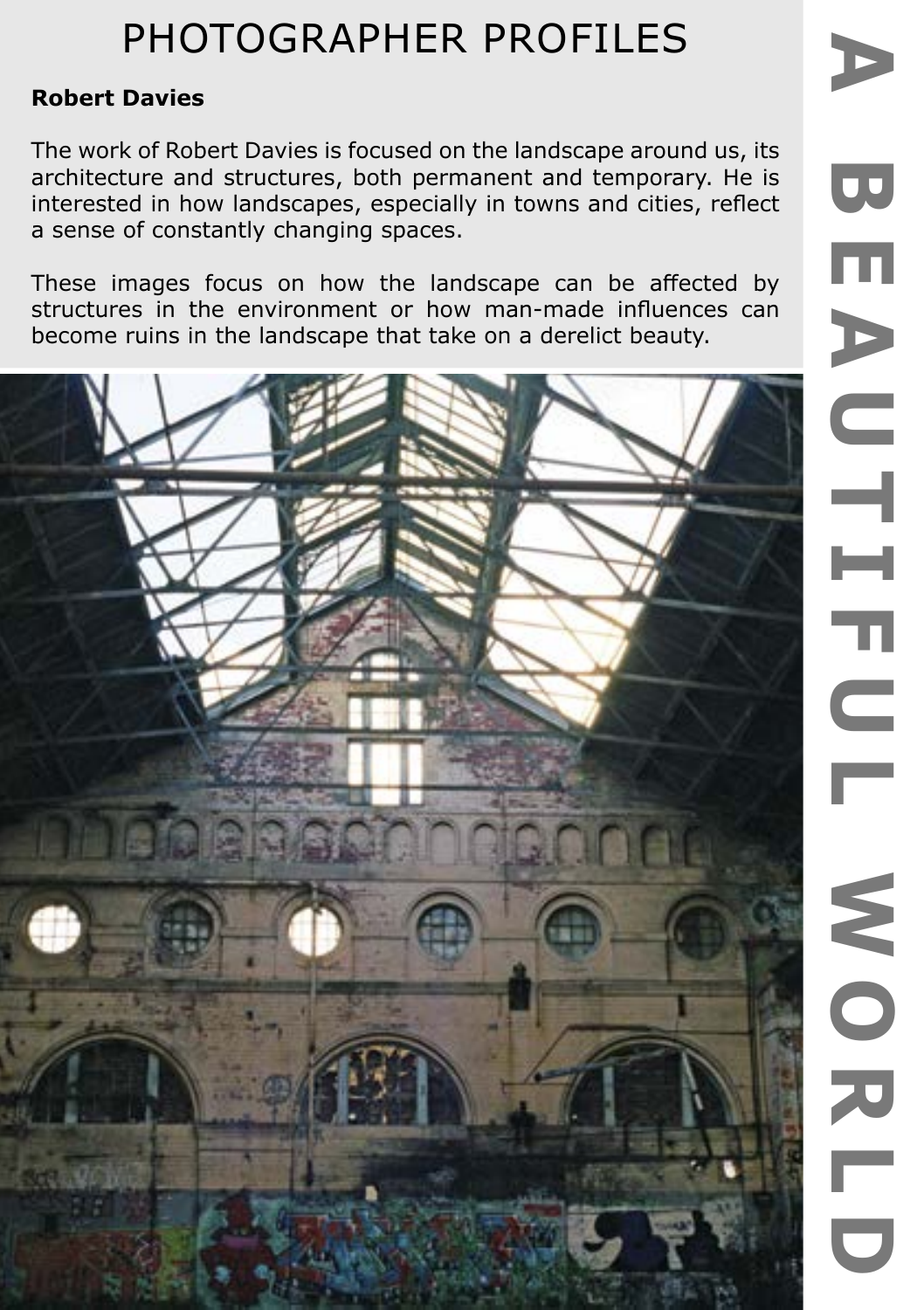### **Nicola Davison-Reed**

Nicola is a photographer because she has a drive to capture moments in time, it's a compulsion, a need, a passion. She feels as fulfilled taking a snap shot as she does photographing a structured set with a model, although it is the spontaneity of the street that is so exciting.

Her goals and aspirations are to keep doing what she does but to do it better. When she works with photography she is reminded that she exists, conversely she also disappears into a monochrome world with occasional visits to colour. Her work finds her, through so many avenues and alleyways. Inspiration is her biggest driving force but so are dreams, emotions, patterns, ideologies, expectations, roles in society, affluence and the absence of it, textures, family, towns, cities, the countryside, photographers of the past, but above all love. This work in A Beautiful World is her own take on the theme however she would like people to make up their own minds.

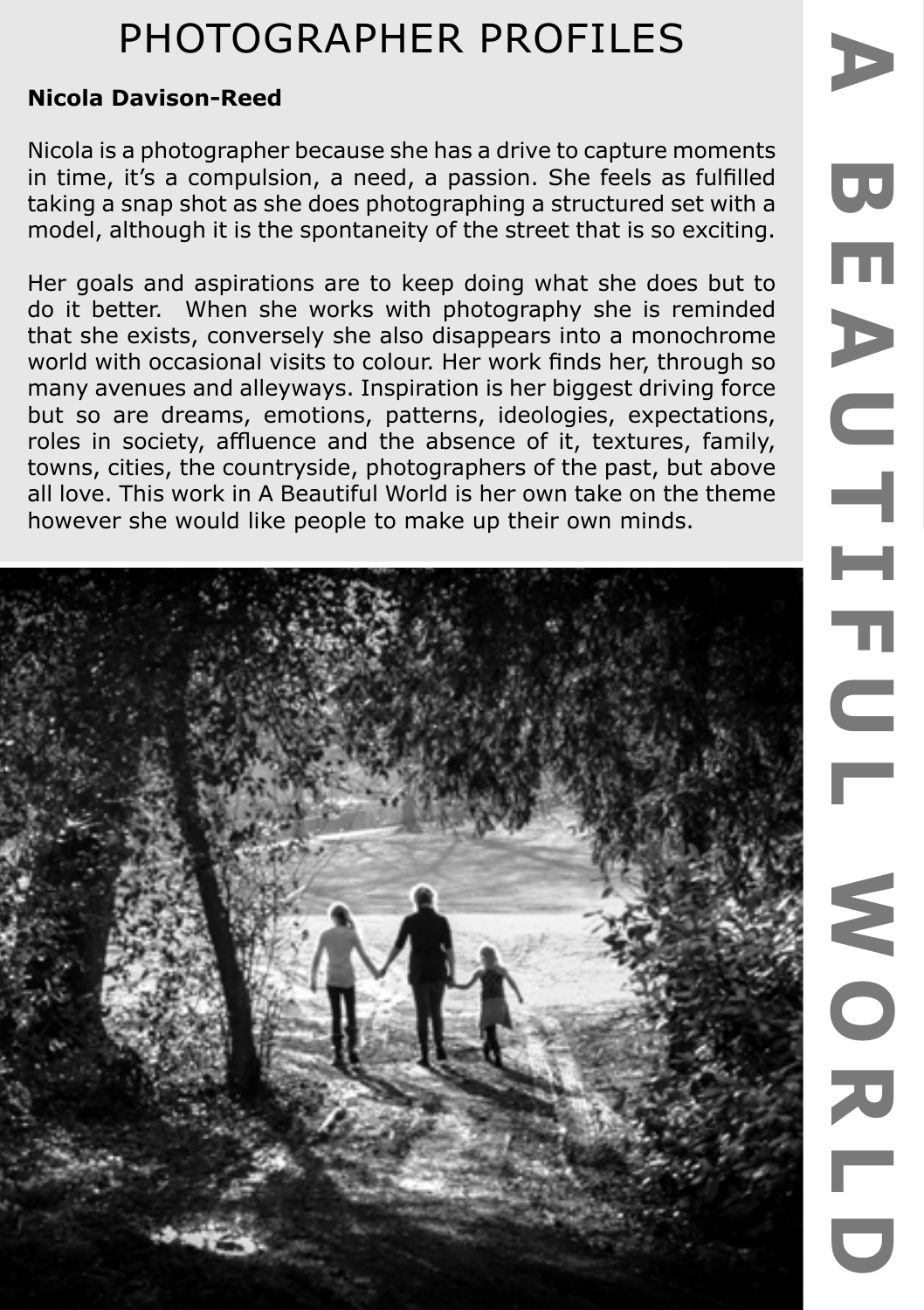#### **Robert De Paulis**

In his photography, Robert is trying to create his own style, in that he wants to be different from the norm.

He enjoys using the painting with light technique to bring life into a night time image, but he also wants to have a sense of motion in it, as can be seen in his Torrent overflow and Pound bend Rapids images .

His night time shots are roughly pre-visualised during a day trip and then he would come back at night in pitch darkness and bring his trusty torch and Canon on tripod.

Robert hopes that his work will get better as he is self-taught and youtube is his books.

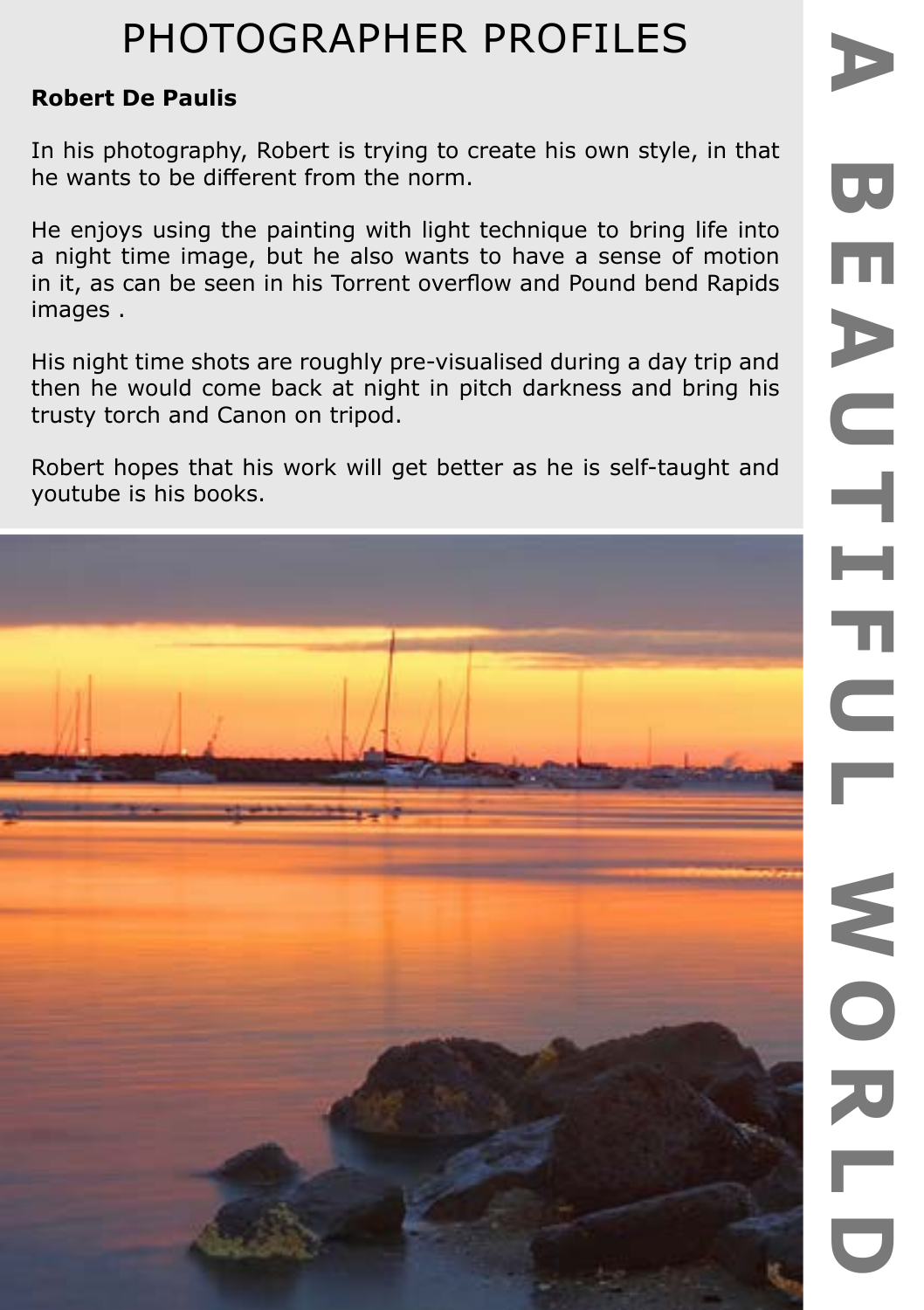### **Aman Dhanani**

Aman Dhanani is a 3rd year undergraduate student who is currently studying for a technology engineering degree in India.

He has a huge love of photography, in particular wildlife, natural beauty, food and sports, which he spends most of his spare time trying to capture whilst out and about. In the past he has gained inspiration from photographers such as Jim Brandenburg and Fergus Gill. His other main source of inspiration is the spirit and liveliness of his best friend who always inspires him to work harder and to excel.

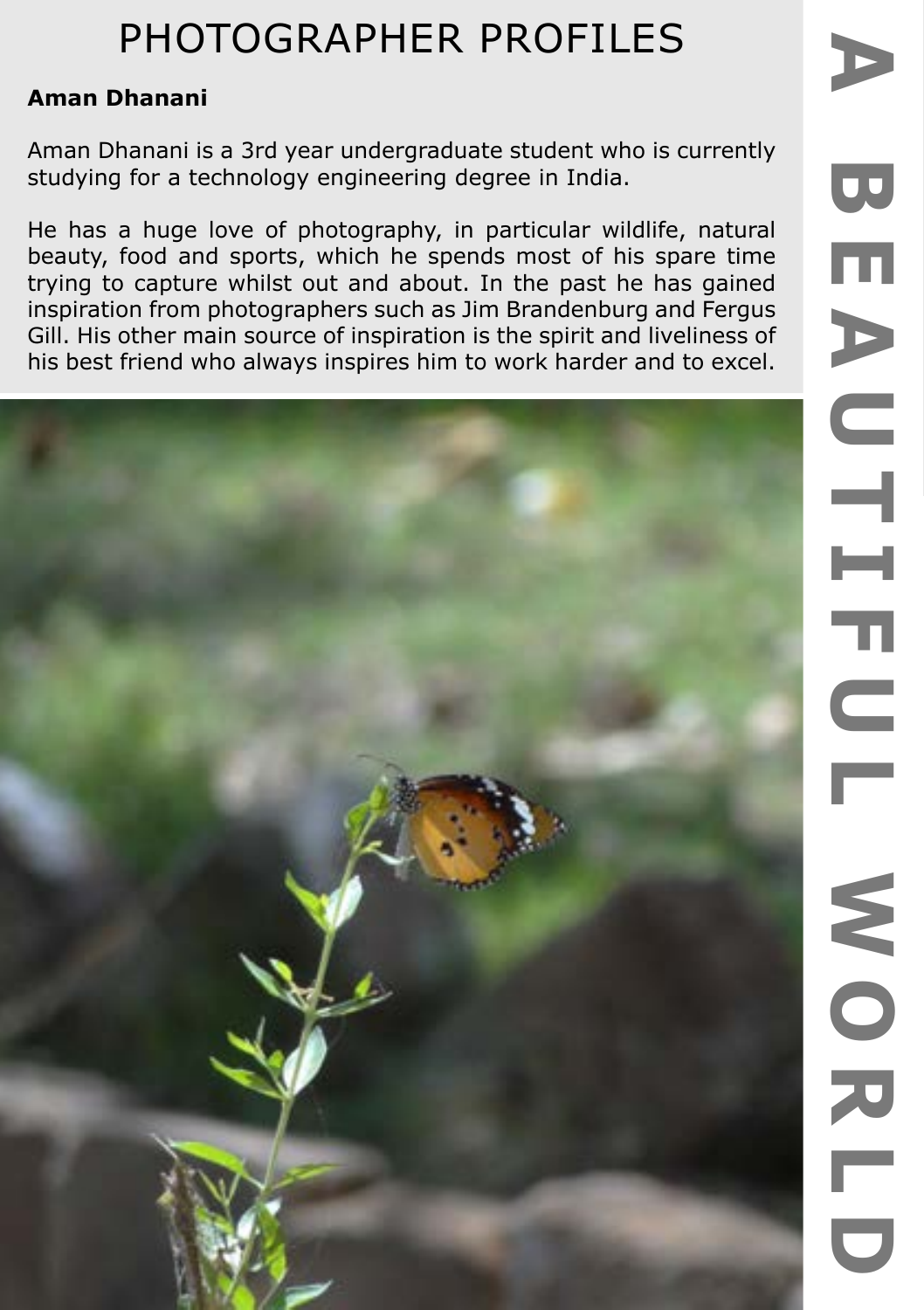### **Shamma Esoof**

Shamma is a photographer specializing in portraits of people, pets and primates. She has always been particularly fascinated by primates. Their eyes are deep and compelling and their intellect, culture and social structure far more complex than we previously thought. These sentient and noble creatures deserve to be treated with respect which is why Shamma always tries to portray them in a positive and elegant light. They are part of what makes "A Beautiful World".

Simplicity and elegance are at the core of Shamma's photographic aesthetic, whether she is photographing animals or humans. She also does hair and makeup and directs photo shoots in collaboration with other portrait artists.

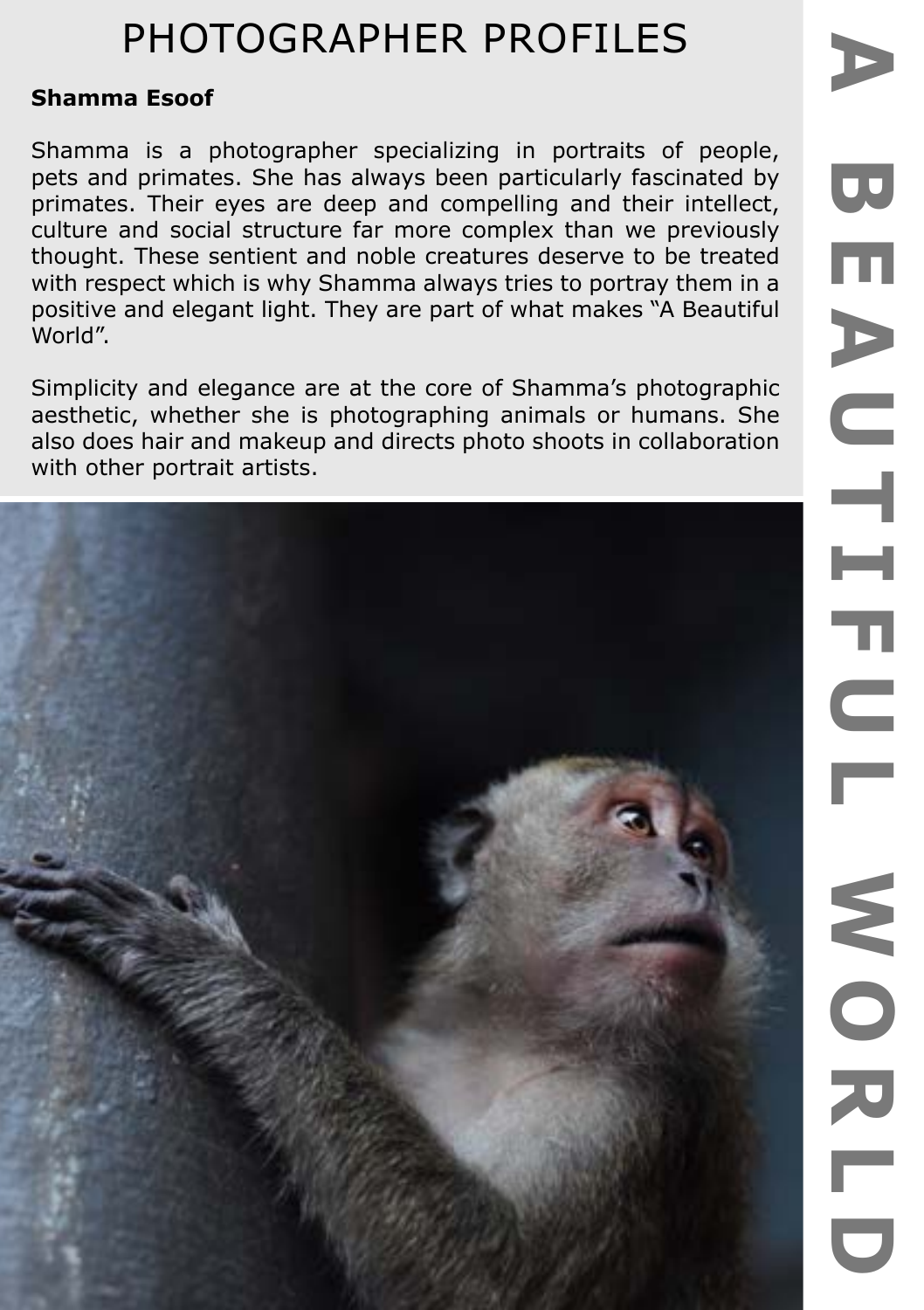#### **Dave Foker**

The photographs depict British wildlife with most of the photographs taken within 50 miles of Dave's home in Surrey. He has always been interested in watching wildlife and therefore taking wildlife photographs was a natural progression.

There will always be an element of luck attached to taking wildlife photographs, as shown in the strolling badger shot. Dave was walking along a beautiful wooded lane in Scotland one evening when the badger strolled towards him, enabling him to photograph it in the bright evening light, which made up for many fruitless nights sat up a tree by a badger sett.

Serendipity aside, most of Dave's wildlife photographs are the result of many hours spent in the field watching and waiting.

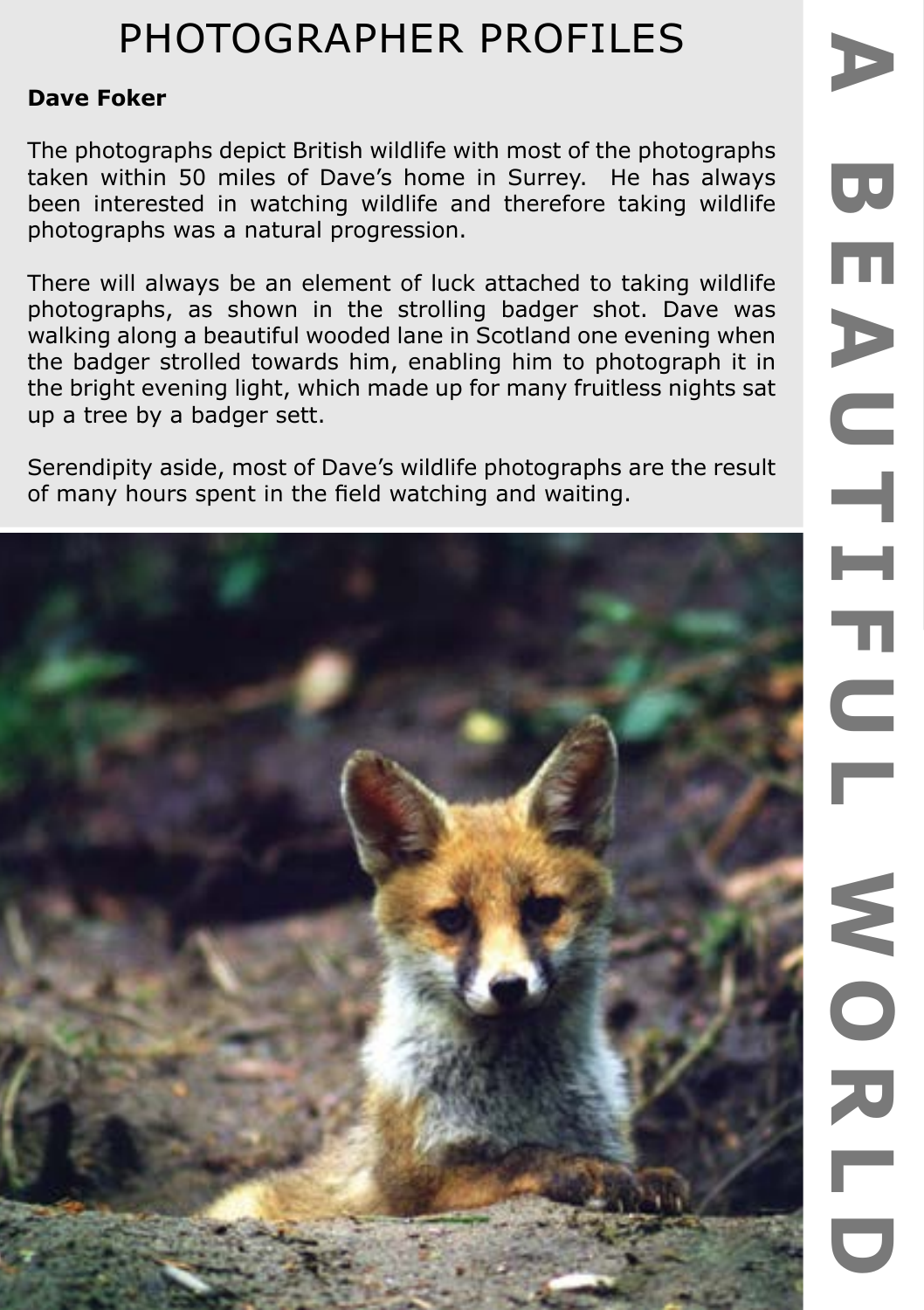#### **Frank Foster**

The images provided are from the "Beyond the sea" series. These images are of the Salton Sea. A sea created quite by chance through the ignorance of humankind and the power of nature in 1905. The water level rises whenever it rains and it takes back what was previously lost by evaporation. It remains as a place of beauty and death. It briefly thrived in the 50s and the 60s as a place for the wealthy and hip of southern California to vacation. The intense heat, dry weather and varying water levels have defeated this dream leaving only nature and the occasional visitor for it to tolerate. Frank Foster is one of those visitors.

His intention as an image maker is to provide his audience with a sense of place. Photography has the ability to capture briefly and then hold a momentary truth because of the fact that what is photographed is always changing. The forces of extremes control the Salton Sea, balancing death and life in this conflict. It is Frank's quest for the beauty of such a place of paradox, to go where the light leads him.

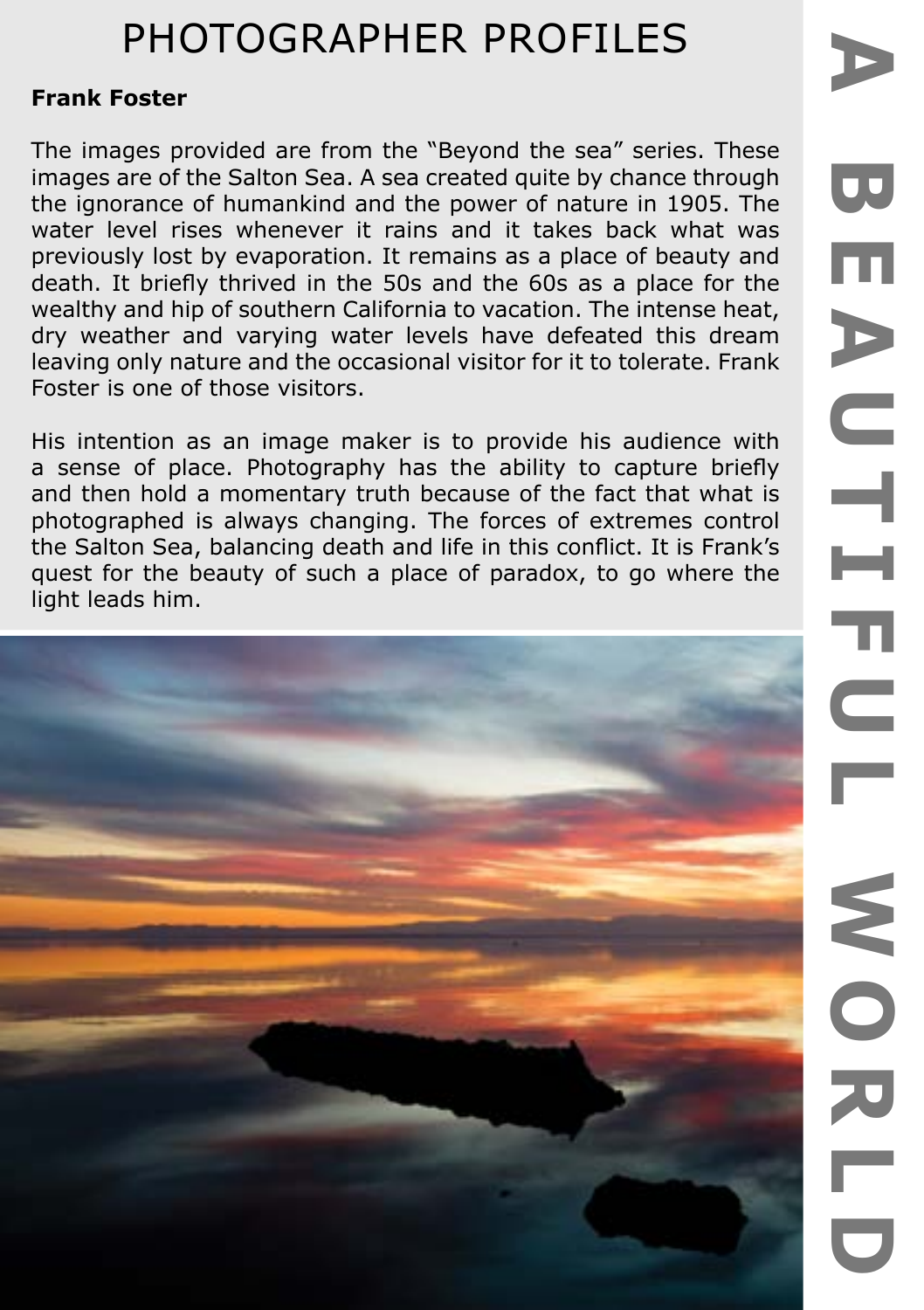## **Michael Gay**

The project Michael is currently working on concerns coastal erosion of land around Britain. The exploration is that of the changing weather and seasons caused by global warming around the world. His intention is to photograph the impact this is having on our country and to raise public awareness.

The images selected are of three sites. One in South West Wales in a seaside village called Amroth, and the other two sites are Happisburgh and Hunstanton on the north east coast of Norfolk. These three coasts are suffering from the effects of global warming, but due to the type of material the land is made of, the effects of erosion differ in severity.

The effect of erosion to the land doesn't show the damage to property or the grief and suffering of the people that lost their homes in some of these places. But the images from Happisburgh in East Anglia are those of one of the fastest eroding areas in Britain where homes have just fallen onto the beach below caused by the constant pounding of waves to the cliffs.

To continue with this project he will visit other parts of the country and revisit each area showing the environmental impact and changes caused since the previous visit.

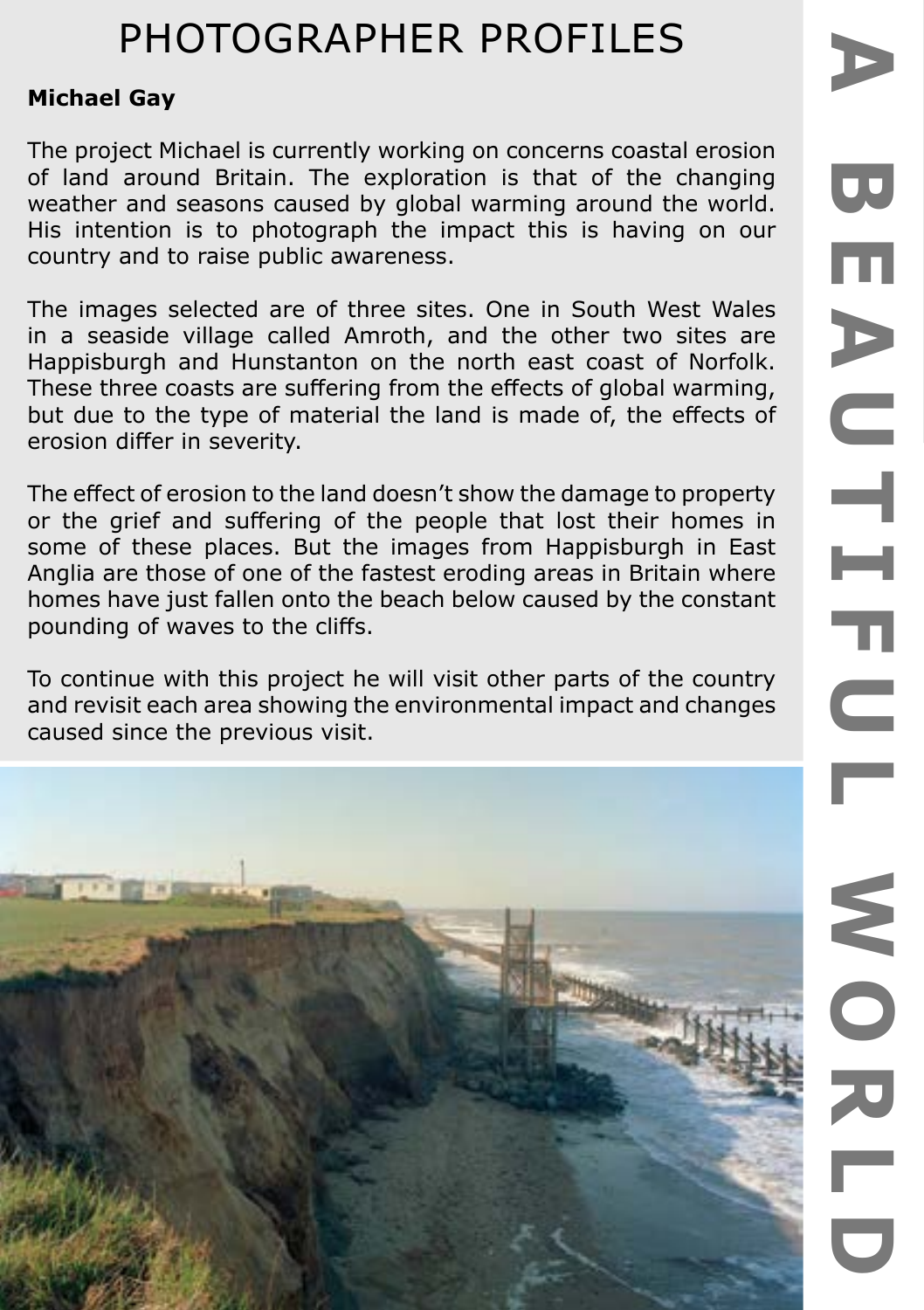### **Anikendra Ghosh**

Anikendra Ghosh's favourite subject has always been ordinary people who represent the complexities and ambivalence that characterize the poor in India. Photography provides an opportunity to record the hope and despair, the joy and pain, and the wonder and cynicism that are written on their faces. Nothing escapes the lens. Yet it allows Anikendra to impart a rare beauty and dignity to these women that reveals how remarkable and resilient they are. Anikendra looks to record their relationships, their values and their simple interactions in daily life. In the process, access is gained to an image whose composition possesses such energy, depth, vibrancy and rhythm that this one picture would be a story in itself.

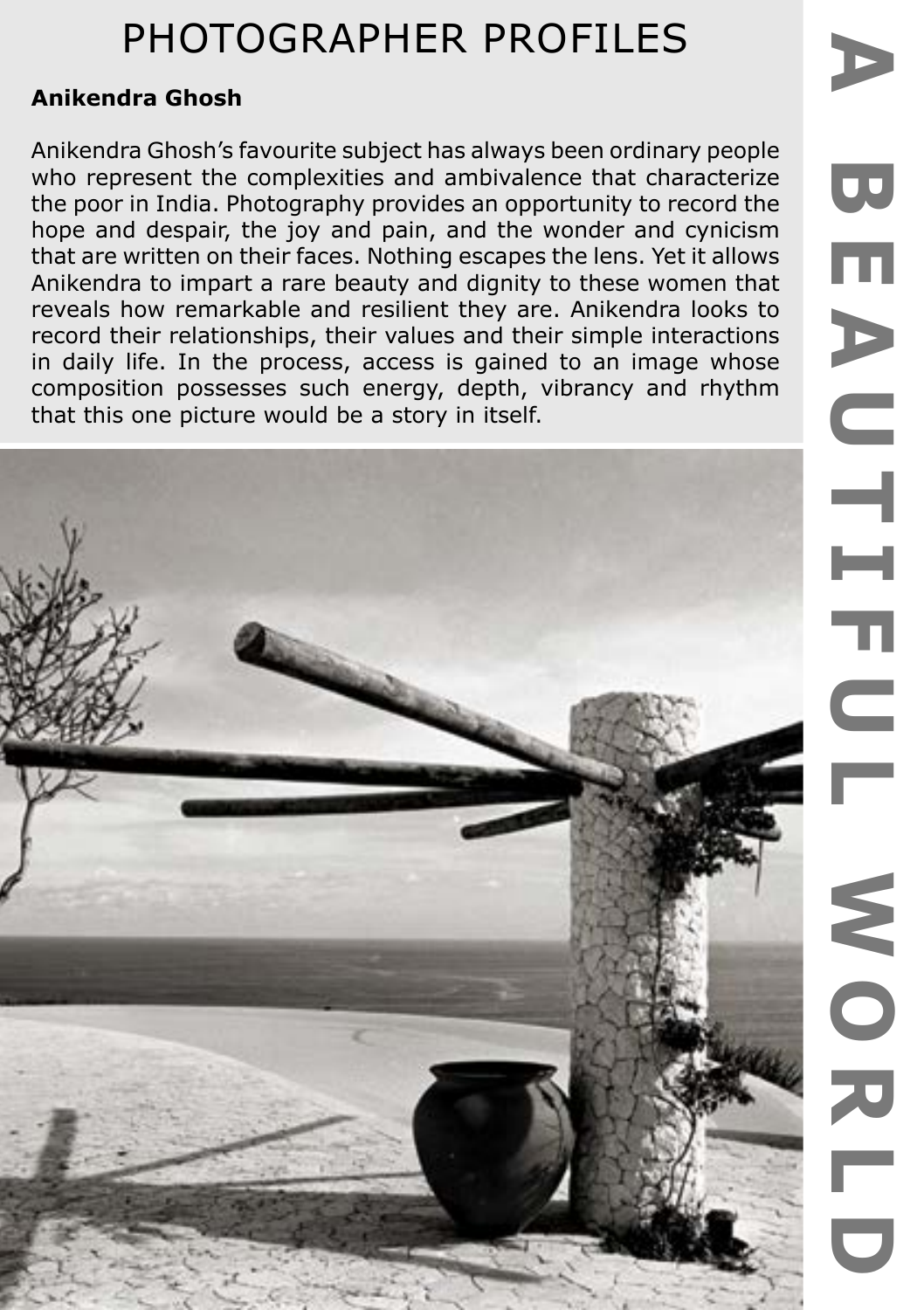#### **Grace Hui**

To Grace, what makes our planet spectacular is its ability to be dynamic and yet delicate at the same time. The power of nature in all its glory is often contrasted with its seeming fragility.

This irresistible combination of sheer power and elusiveness is what she has always sought to capture.

In our age of pollution, some of the world's most potent elements have been tamed into submission while others have been harnessed beyond control.

While Grace believes fervently in conservation, she also realizes that the tide of modern development may be impossible to turn and it is that knowledge that spurs her on to document every unique moment of nature that she comes across.

In the images she has submitted, she hopes to convey the full range and essence of the world's awesome beauty while bearing in mind that for some of the wonders humanity has taken for granted for centuries, we are perhaps in the last days of its existence.

For our shared heritage to be forever enshrined in the consciousness of humanity, every picture counts.

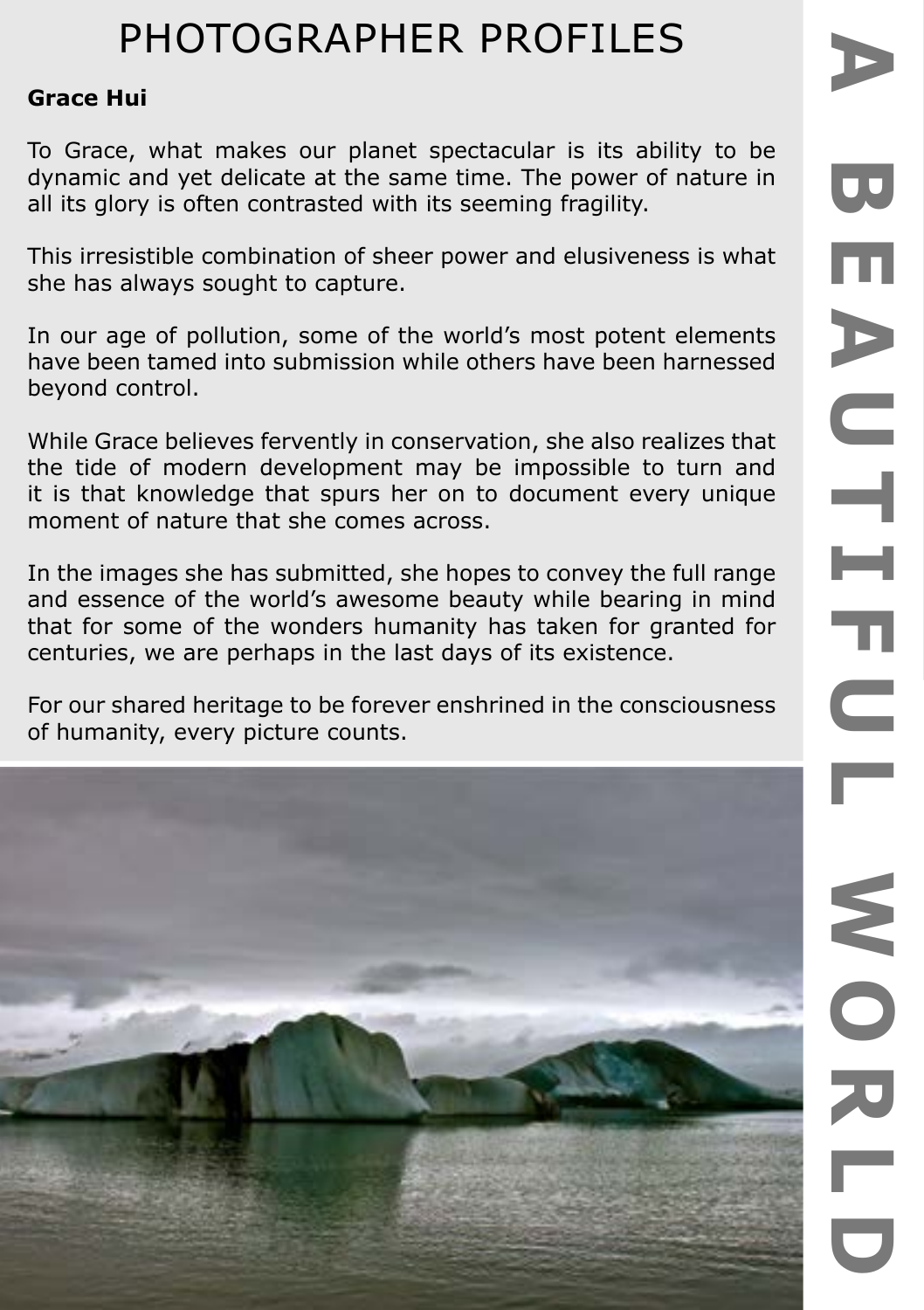#### **Puneeta Sharma**

Puneeta Sharma was born in 1986 in Hillingdon, London, where she continues to live and work. She received her BA in Fine Art from Central Saint Martins College of Art and Design in 2009 and is currently studying a Masters in Conservation. Natural Elements was Puneeta's first solo exhibition in April 2010, shown at Osterley Park's Garden Gallery, London.

Puneeta's interest in photography began by photographing the area in her hometown, in West London – famous for the international airport, Heathrow. Her aim is to capture the natural elements belonging to this region of the UK, which often come into question due to the controversial expansion of the airport. The images captured of these remarkable landscapes and details of tree bark are a celebration of the beauty hidden within these areas. Sharma's work reveals the resiliency of nature in the face of advancing industrialisation.

She continues to photograph the beautiful natural aspects of the city but has, more recently taken to capturing the beauty of other parts of the country. The work displayed here shows images from Osterley Park in London, Brighton, Windermere and Barrow in the Lake District.

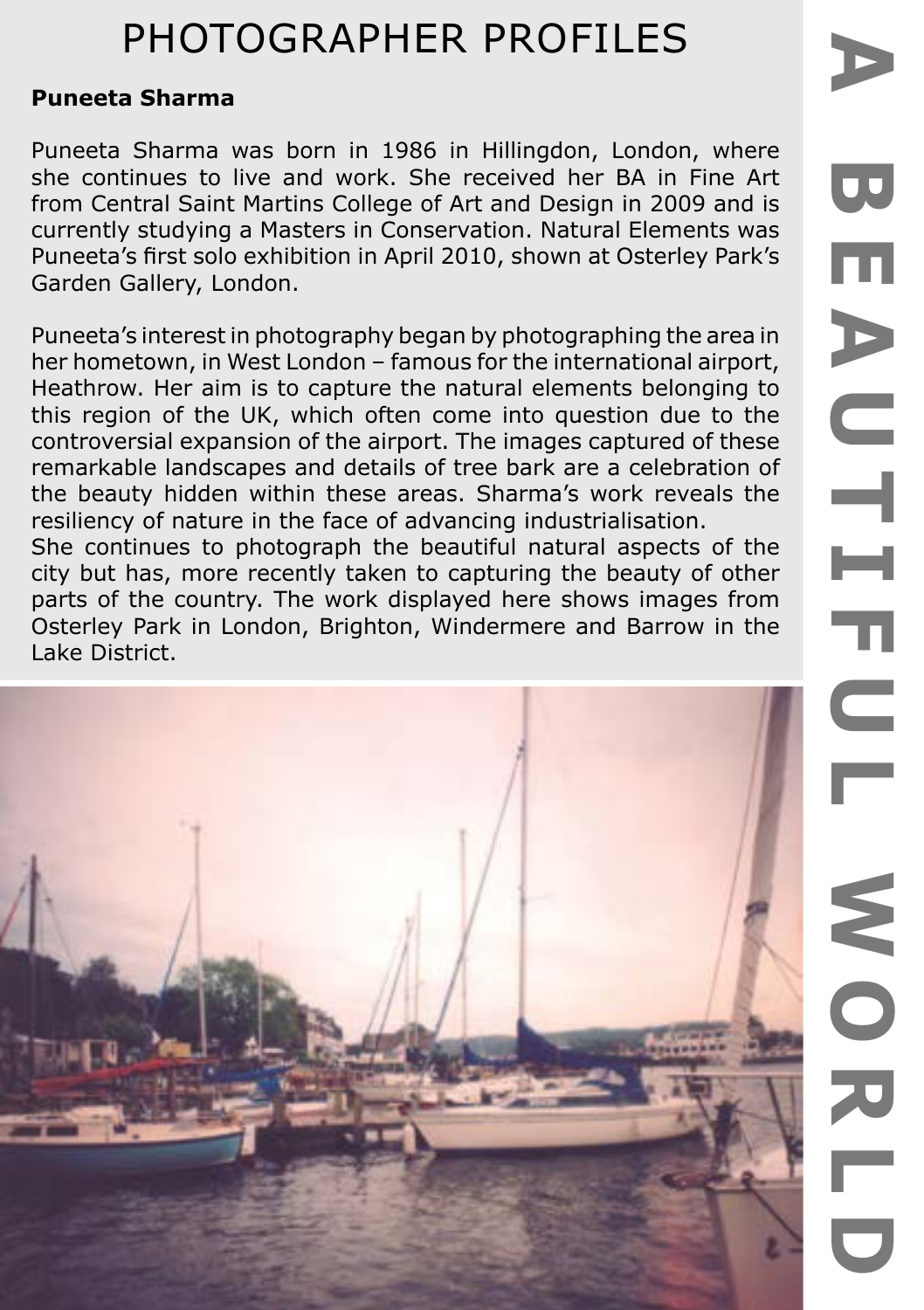### **Vishali Shyam**

Vishali Shyam is a travel writer based in Chennai, India. She has a passion for exploring and being a globe trotter is an easy and heartfelt pleasure for her. She has recently spent a few months in Japan as an exchange student, where she managed to win the hearts of the local community. She always strives to be the best that she can be and believes that the sky is the limit. This enthusiasm and passion is something that she also applies to her photography.

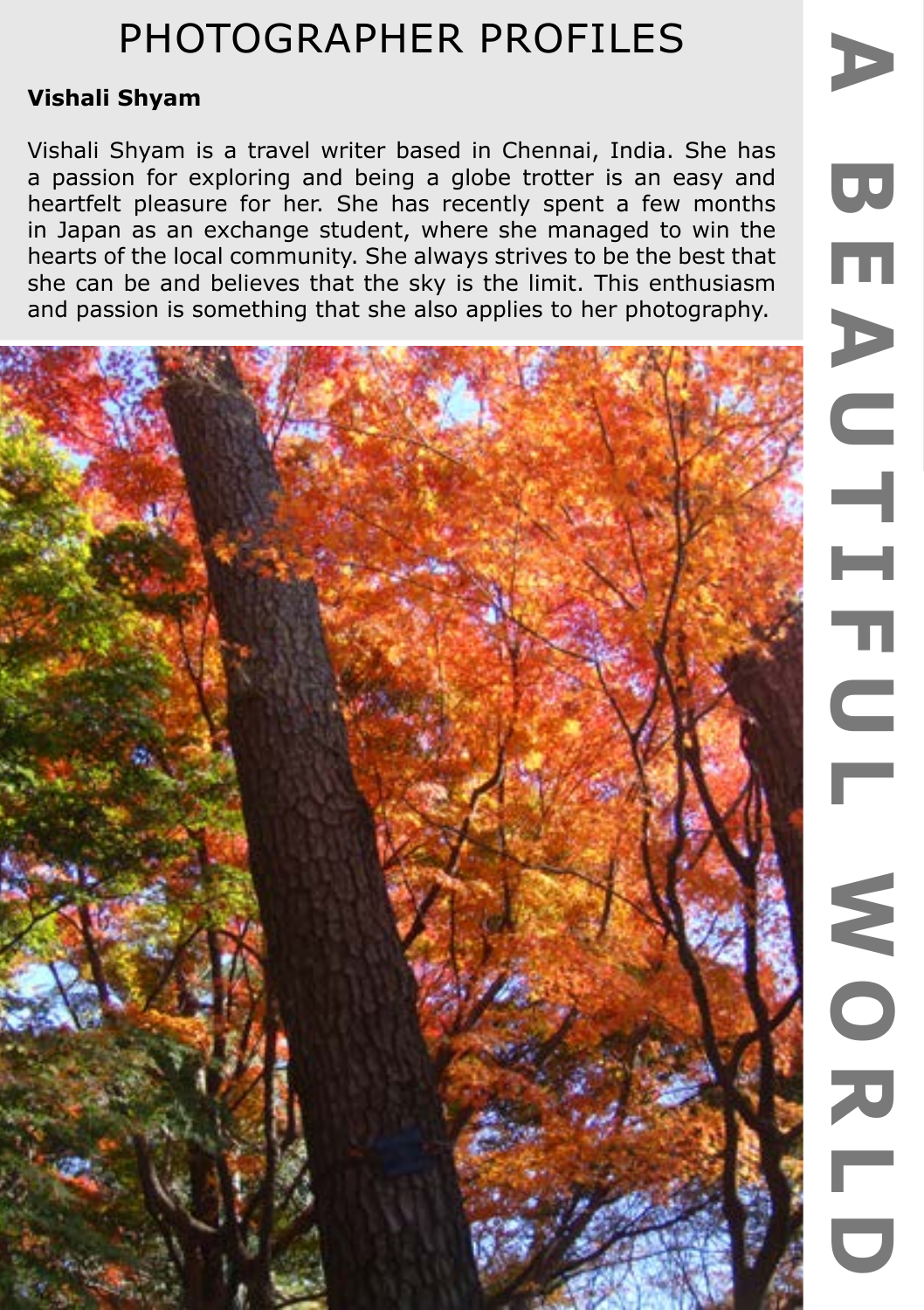## **John Walker**

John Walker is an amateur photographer and takes pictures of any subjects the he feels would be of interest to others as well as himself. He doesn't have expensive equipment, and relies on the subject to make the shot, not necessarily the quality or effects used. He tries to carry his camera with him

when he is out on walks, on holiday or away on business. He would love one day to have a business taking pictures of specific subjects for clients, and maybe this day will come. He has had a few pictures displayed in exhibitions and won some competitions. His aim would be to upgrade his equipment and really focus on photography for the future.

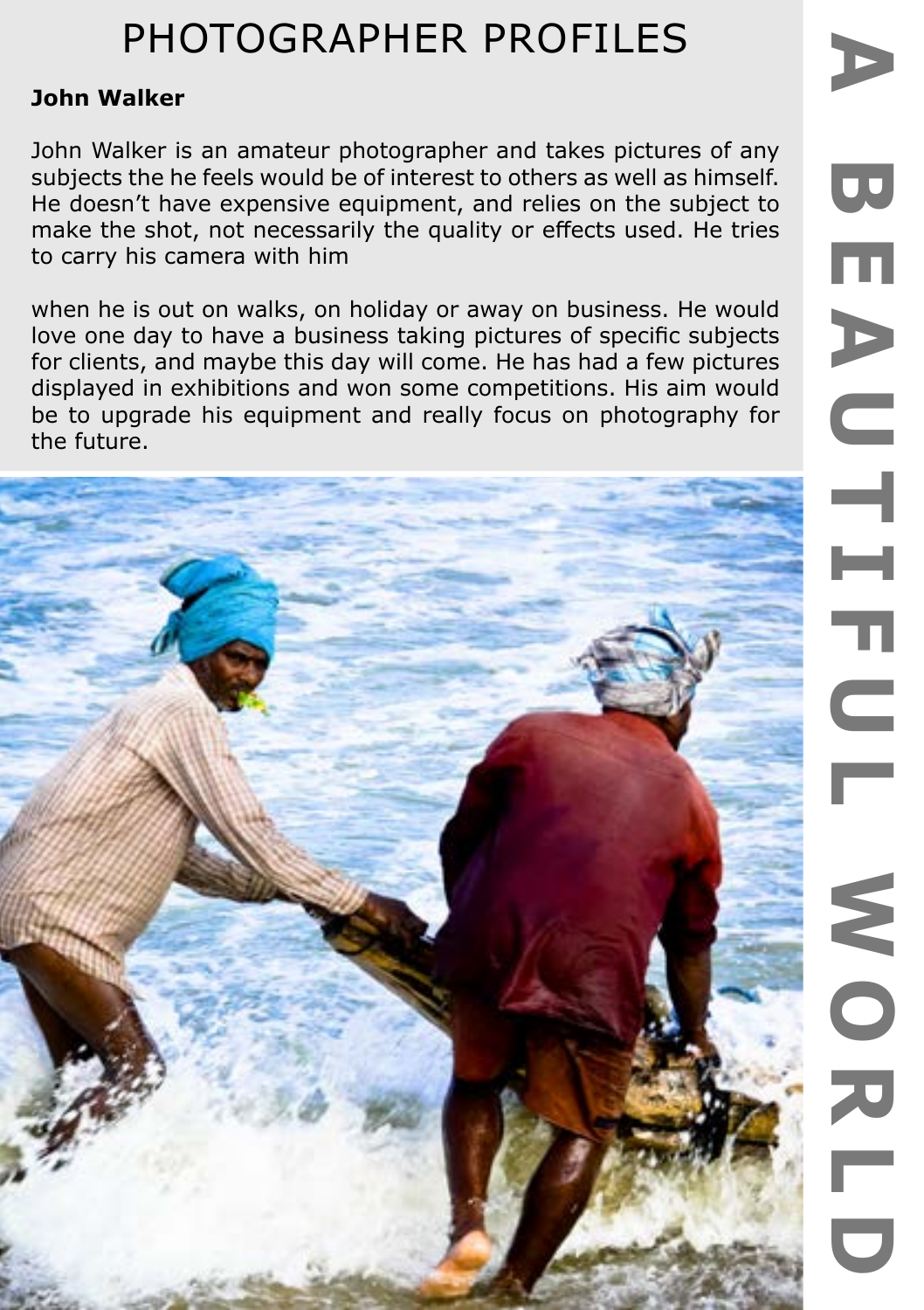### **Matt Walkley**

Matt Walkley, is a 29 year old amateur photographer from Weston Super Mare in North Somerset.

The images that he has chosen to display are some of his personal favourites taken whilst on holiday with his family in various parts of the UK and the occasional trip abroad.

He believes he still has an awful lot to learn but finds photography a very satisfying and rewarding hobby.

He feels honoured to have been chosen to have his images displayed in this gallery and hopes that you enjoy them.